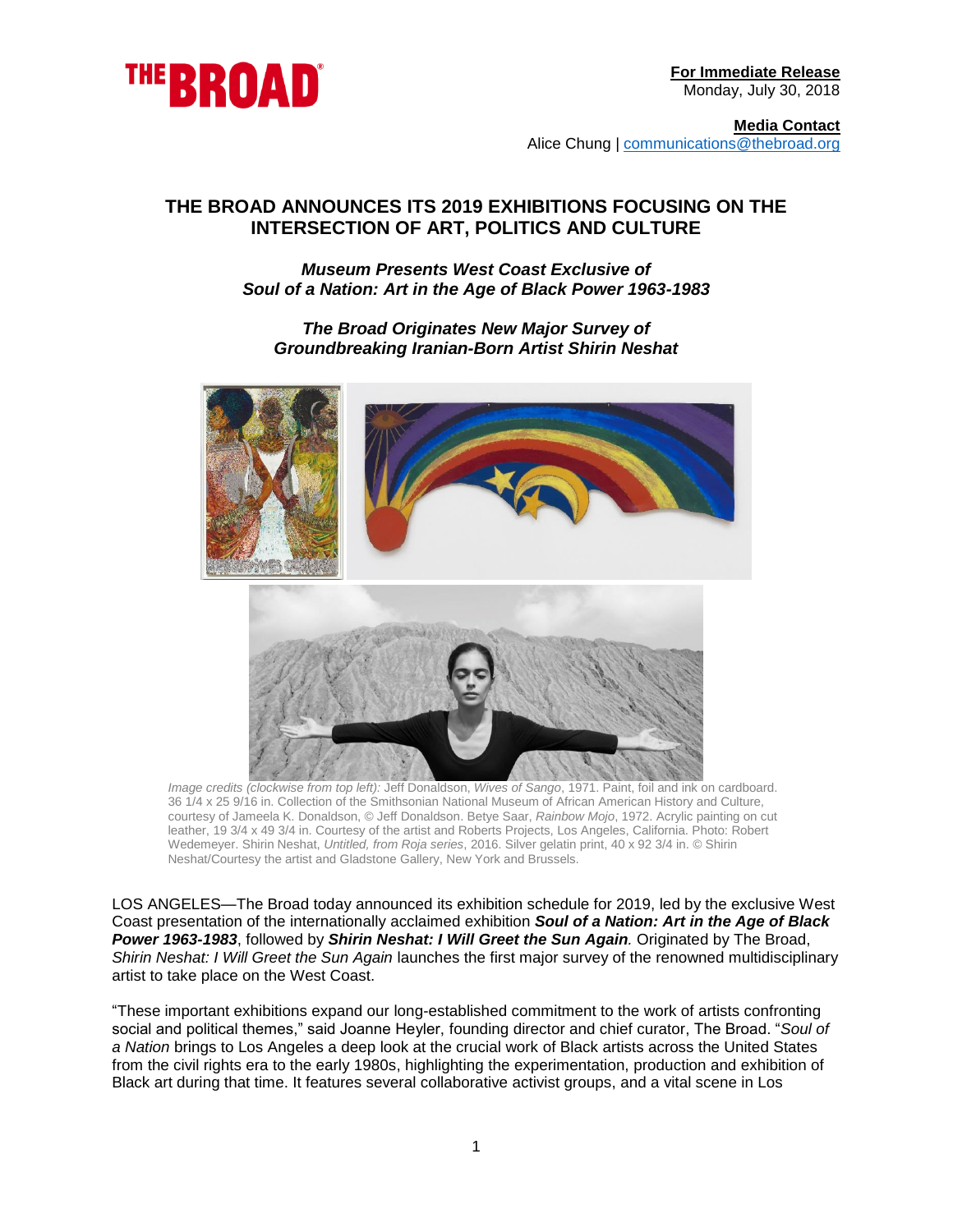Angeles. This carefully curated show's capacity to deepen our audience's appreciation of the American postwar era motivated us to present it at The Broad."

Heyler continued, "Our fall 2019 exhibition will present, for the first time in Los Angeles, a survey of the work of Iranian American artist Shirin Neshat. In the late 1990s, the Broad collection began a long engagement with the artist's work with the acquisition of her twin-screen, immersive video piece *Rapture* (1999). It added her captivating voice to the collection's emphasis on artists responding to global culture and politics. Neshat's stark and powerful work in photography, film and video addresses issues around migration and exile as well as the West's preconceptions about Islamic culture. We are excited to be working alongside the artist in developing one of the most relevant and poignant surveys to date of her work."

"It is my tremendous honor to be invited to hold one of the largest exhibitions of my past and most recent work at The Broad," said Neshat. "Not only do I feel privileged to be among the roster of amazing and iconic artists whom The Broad has thus far presented in major solo surveys, but I'm also extremely excited by the opportunity of seeing my work finally be brought to the city of Los Angeles, with its diverse population including the largest Iranian community living outside of Iran."

The survey will be accompanied by a full-color catalog, including essays by exhibition curator Ed Schad and leading scholars and artists working in Iranian culture, photography and film. For both 2019 special exhibitions, The Broad will present public programs and cross-disciplinary collaborations throughout the year with artists, authors, scholars and others to amplify and build on the ideas presented in the galleries.

Full details (including ticket pricing and public programs) for *Soul of a Nation* and *Shirin Neshat: I Will Greet the Sun Again* will be announced closer to the exhibition opening dates. For news and updates, sign up for email newsletters at [www.thebroad.org/press](http://www.thebroad.org/press) or follow The Broad on [Twitter,](http://www.twitter.com/thebroad) [Facebook](http://www.facebook.com/thebroadmuseum) or **Instagram** 

#### *Soul of a Nation: Art in the Age of Black Power 1963-1983* **March 23-Sept. 1, 2019**

*Soul of a Nation* celebrates the work of Black artists made over two decades beginning in 1963, at the height of the civil rights movement. The exhibition devotes individual galleries either to groups of artists working in a particular city — with three galleries dedicated to artists living and working in Los Angeles – or to a different kind of art production. The exhibition showcases communities engaged in robust artistic dialogues, while also revealing disagreements about what it meant to be a Black artist at this time. Artworks in the exhibition are both figurative and abstract, and range from collage, assemblage and photography to painting, sculpture and performance. Ultimately, the exhibition emphasizes the dynamic contributions of Black artists to this significant period in American history and art.

Developed by Tate Modern in London (July 12-Oct. 22, 2017), *Soul of a Nation* debuted in the United States at Crystal Bridges in Bentonville, Arkansas (Feb. 3-April 23, 2018), and will travel to the Brooklyn Museum in New York (Sept. 14, 2018-Feb. 3, 2019) before making its final (and only West Coast) stop at The Broad in Los Angeles. It is accompanied by a full-color catalog surveying this crucial period in American art history, featuring thought-provoking essays that explore abstract and figurative art, and examine the most significant groups, exhibitions, publications, campaigns and institutions of the time.

*This exhibition is organized by Tate Modern, London in collaboration with The Broad, Los Angeles, Crystal Bridges Museum of American Art, Bentonville, Arkansas and Brooklyn Museum, New York. Curated by Mark Godfrey, Senior Curator, International Art and Zoe Whitley, Research Curator, Tate Modern. The Broad presentation is curated by Sarah Loyer, Associate Curator and Exhibitions Manager.*

#### *Shirin Neshat: I Will Greet the Sun Again*  **Mid-October 2019 through early 2020**

Originated by The Broad, the exhibition surveys 25 years of Neshat's dynamic video works and photography, investigating the artist's passionate engagement with ancient and recent Iranian history, the